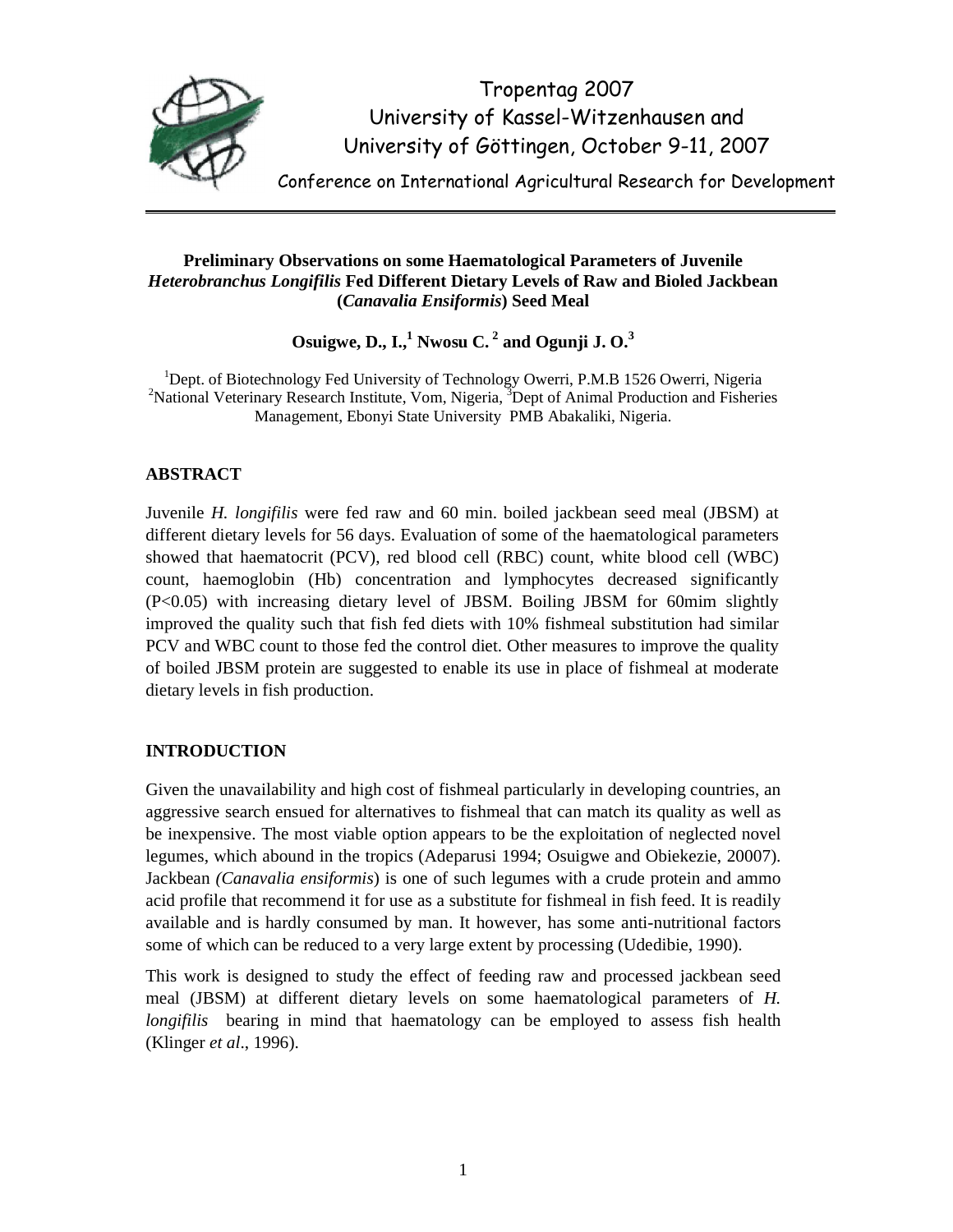## **MATERIALS AND METHODS**

Two types of JBSM were obtained by milling the raw seed with hammer mill and subjecting a portion of the milled bean to boiling for 60min. Table 1 shows the proximate composition of two types of JBSM used. Thirteen isonitrogenous (CP 30%) and isocaloric (ME 2900 kcal/kg) diets were formulated (Table 2). Diet 1 without JBSM served as control. Diets 2, 3, 4, 5, 6 and 7 had the fishmeal component replaced progressively by raw JBSM at 10%, 20%, 40%, 60%, 80%, and 100% respectively. In diets 8, 9, 10, 11, 12 and 13 60min. boiled JBSM replaced fishmeal at 10%, 20% 40%, 60%, 80% and 100% respectively. The test diets were assigned randomly to duplicate groups of 20 fish of average total length 18cm in 20 liter plastic aquaria. All fish were fed the prescribed diets twice daily at 3% body weight for 56 days. Water was replaced every 3 days by siphoning. The water quality parameters were monitored daily and mean values were temperature  $28.5 \pm 1^{0}$ C; pH 6.8  $\pm$  0.2; DO 6.4  $\pm$  0.5 mg/I.

Blood samples from the caudal artery using 2ml plastic syringes and needle treated with anticoagulant were collected from 4 fish and put in sample bottles at the commencement of feeding trial and bi-weekly subsequently from each aquarium until the conclusion of the trial. Haemetocrit (PCV) was determined with a microhaematocrit centrifuge. RBC and WBC counts were determined with a haemocytometer. Haemoglobin concentration estimates were determined as described by Wedemeyer and Yasutake (1977) while differential leucocyte counts were determined by counting stained (Leishmans') blood smear with a light microscope.

The data were subjected to analysis of variance and the difference between means determined by Duncan's Multiple Range Test.

### **RESULTS AND DISCUSSION**

The PCV, red blood cell and white blood cell counts and haemoglobin concentration decreased significantly  $(P<0.05)$  with increasing dietary JBSM (Table 3) such that fish fed the control diet had the highest values that were significantly different from the values obtained from fish fed other diets. Jackbean seed has been shown to contain antinutritional factors (Udedibie, 1990; Rajaram and Janardhanam, 1992). Probably the increasing presence of anti-nutritional factors in increasing dietary JBSM caused the inferior haematological parameters observed in fish fed such diets in this work. Concanavalin A found in Jackbean seed agglutinates red blood cells in monogastrics (Liener, 1979;) while saponins are known to cause erythrocyte haemolysis and reduction of blood (Cheeke, 1971). Gossypol found in some legumes was reported to reduce PCV and haemoglobin concentration in rainbow trout (Herman, 1970).

Improvement was observed in the haematological parameters of fish fed boiled JBSM diets relative to those fed raw JBSM diets (Table 4). This result is in agreement with earlier reports that heat treatments reduced the level of anti-nutritional factors in jackbean seed (Udedibie and Carlini 1998). However, the improvement arising from boiling JBSM was limited such that only PCV and WBC count of fish fed at 10% level of fishmeal substitution assumed values similar to those fed the control diet. The limited improvement observed may have resulted from apparent reduction in the quality of boiled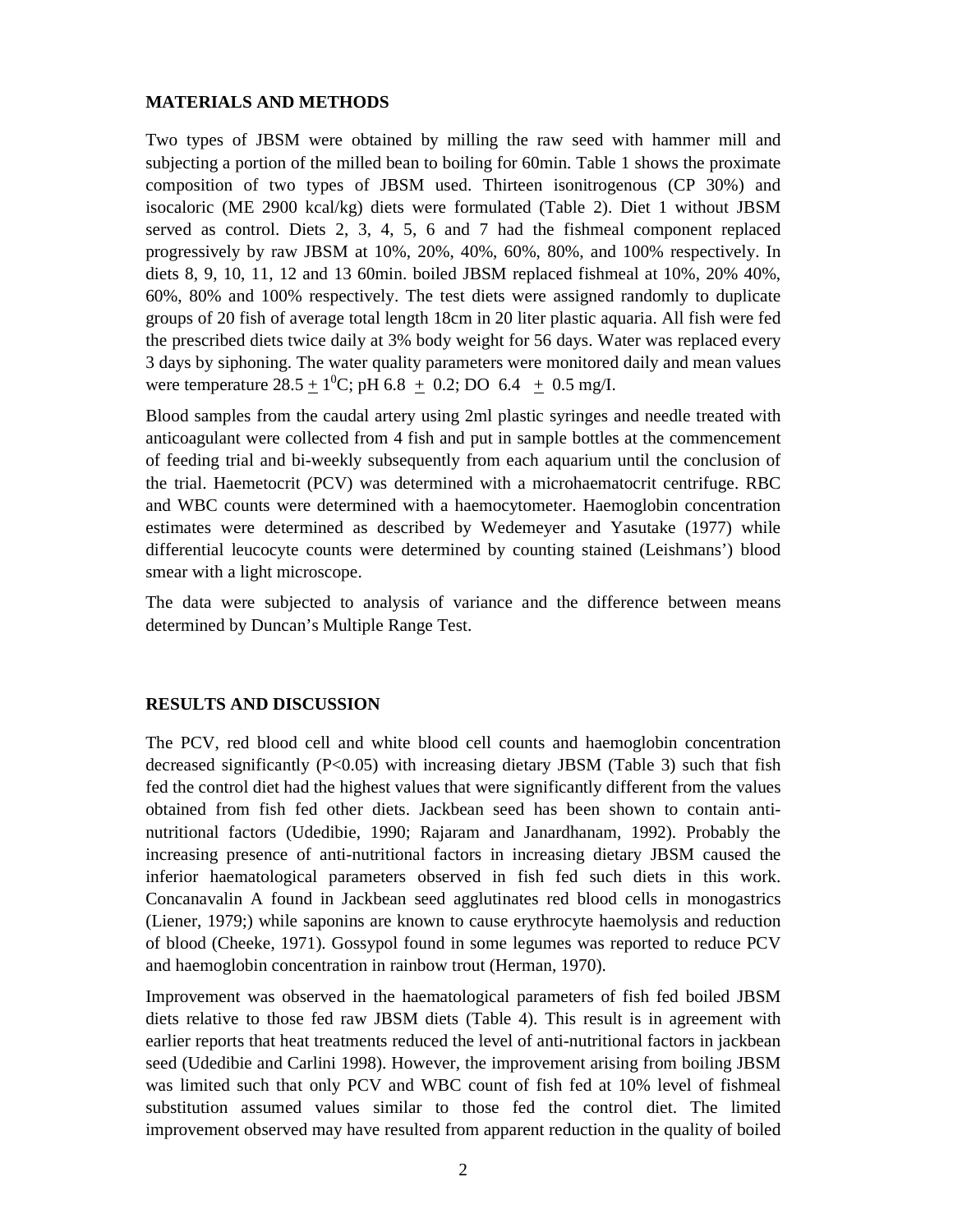JBSM protein. Bressani *et al.,* (1987) showed that heat treatment not only reduced the level of lysine but also destroyed methionine (both of which are essential amino acids) in jackbean seed thus degrading the biological value of JBSM protein. Moreover essential fatty acid, mineral and vitamin deficiencies or imbalance have been known to reduce red blood cell count, PCV and Hb concentration in fish (Tacon, 1992) and heat treatment, have been known to cause such deficiencies/imbalance in seed legumes (Viola *et al.,* 1983).

The general decrease in circulating lymphocytes observed in this work also agrees with findings of Pickering and Pottinger (1987). In spite of the negative effects arising from increasing dietary level of JBSM, the values of haematogical parameters observed in this work were still within the normal range for catfish as reported by Erondu *et al.,* (1993).

#### **CONCLUSION**

It can be concluded that high dietary levels of even boiled JBSM reduced the values of haematological parameters of *H. longifilis* but not below the normal levels. Measures to improve the quality of boiled JBSM protein such as amino acid supplementation should be investigated to enable its use at moderate dietary levels without adverse effects.

#### **REFERENCES**

- Adeparusi, E.O. (1994). Evaluation of the nutritive potential of cooked pigeon pea (*Cajanus cajan)* meal as a plant protein source for *Clarias gariepinus* fingerlings. J. Agric Tech.  $(1): 48-57.$
- Bressani, R., Brenes, R.G., Garcia, A and Elias, L.G. (1987). Chemical composition, amino acid content and protein quality of *Canavalia* spp. seeds. *J.*Sci*.* Food Agric. 40:17-23.
- Cheeke, P.R. (1971). Nutritional and physiological implications of saponins: a review. Can. *J. Anim. Sci*. 51:621-623.
- Erondu, E.S., Nubia, S. and Nwadukwe, F.O. (1993). Haematological studies on four catfish species raised in fresh water pond in Nigeria Journal of Applied lchthyology 9 (3-4):250- 256.
- Herman, R.L. (1979). Effects of gossypol poisoning on rainbow trout (*Salmo gairdneri ). J. fish*  Biol. 2:293-304.
- Klinger, R. C., Blazer, V.S. and Echevarria, C. (1996). Effects of dietary lipid on the haematology of channel catfish lctalurus punctatus. Aquaculture 147:225-233.
- Liener, I.E. (1979). Phytohemagglutinins. In: Herbivores: their Interaction with secondary Plant metabolites (Rosenthal, G.A. ed), Academic Press, New York, Pp 567-597.
- Osuigwe D.I and Obiekezie A. I. (2007). Assessment of the growth performance and feed utilization of fingerling *Heterobrenchus longifilis* fed raw, and boiled jackbean *(Canavalia ensiformis)* seed meal as fishmeal substitute. Journal of Fisheries International 2(I):37-41.
- Pickerng, A.D and Pottinger, T.G (1987). Crowding causes prolonged leucopenia in salmonid fish, despite interrenal acclimation. J. Fish Bio, 30:701-712.
- Rajaram, N. and Janardhanam, K. (1992). Nutritional and chemical evaluation of seeds of *Canavalia gladiata* and *Canavalia ensiformis,* the underutilized food and fodder crops in India. Plant *Foods* for *Human Nutrition* 42:329-336.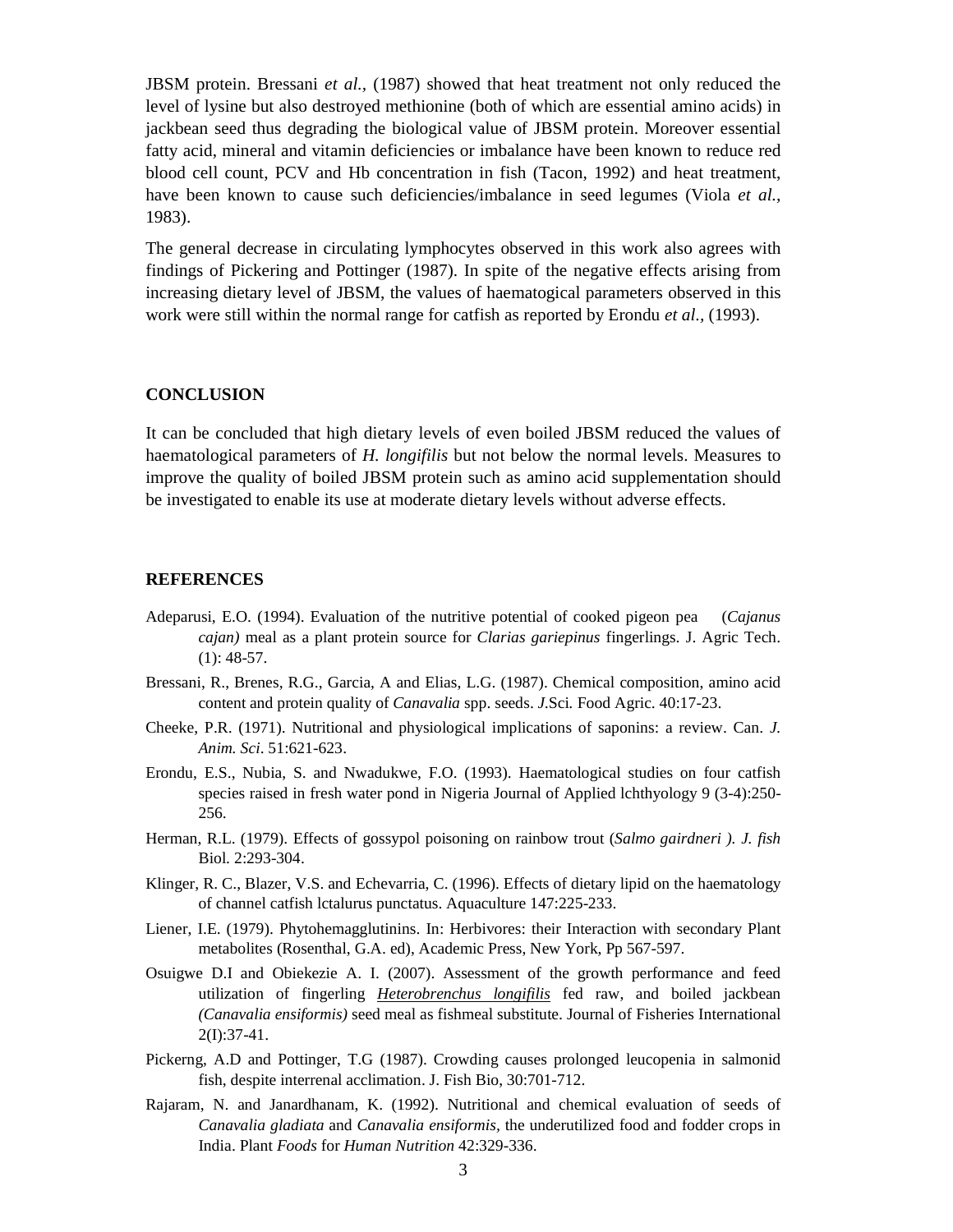- Tacon, A.G.J. (1992). Nutritional fish pathology. Morphological signs of nutrient deficiency and toxicity in farmed fish *FAO Fish Technical Pape*r No 330. Rome, FAO, 75p.
- Udedibie, A.B.I. (1990). Nutritional evaluation of Jackbean (*Canavalia ensiformis)* for the Nigerian Poultry Industry, Ambio 19(8): 361-365
- Udedibie, A.B.I and Carlini, C.R. (1998). Questions and answers to edibility problem of the *Canavalia ensiformis* seeds-A review. Animal Feed Science and *Technology* 74:95-106.
- Viola, S., Mokady, S. and Arieli, Y. (1983). Effects of soybean processing methods on the growth of carp *(Cyprinus Carpio).* Aquaculture 32:27-38.
- Wedemeyer, G.A. and Yasutake, W.T (1977). Clinical methods for the assessment of the effects of environmental stress on fish health. *Technical papers of the US Fish and Wildlife*  Service No. 89. Washington, D.C. US Department of the Interior, Fish and Wildlife Service 18p.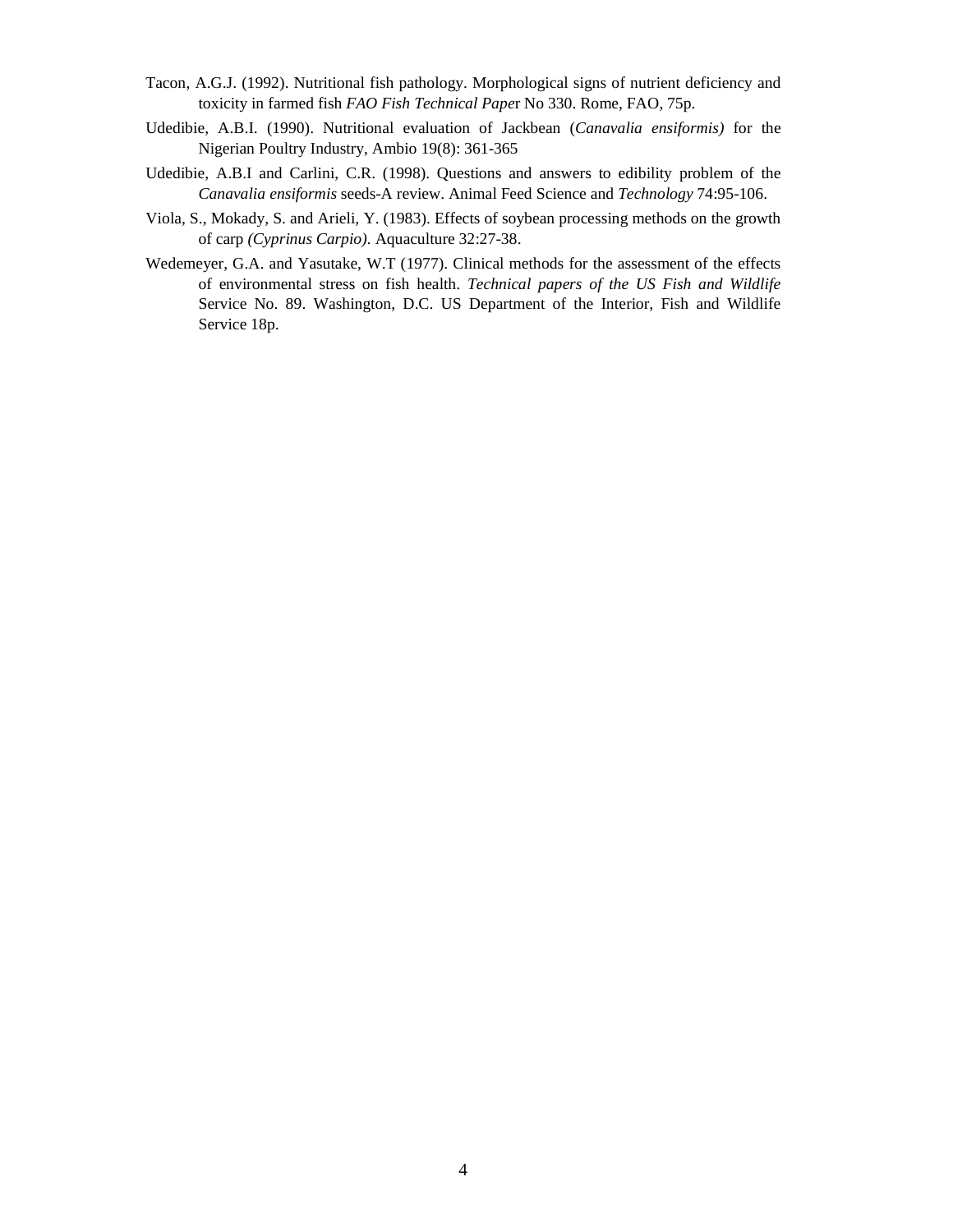|                                                                                                                  | Raw    | Boiled (60 min.) |
|------------------------------------------------------------------------------------------------------------------|--------|------------------|
| Crude protein $N \times 6.25$                                                                                    | 282.50 | 254.00           |
| Ether extract                                                                                                    | 29.00  | 28.00            |
| Crude fibre                                                                                                      | 67.30  | 62.10            |
| Ash                                                                                                              | 34.40  | 29.20            |
| NFE <sup>1</sup>                                                                                                 | 586.80 | 626.70           |
| Phosphorus                                                                                                       | 6.20   |                  |
| Calcium                                                                                                          | 0.90   |                  |
| Magnesium                                                                                                        | 0.80   |                  |
| Gross energy (Kcal/100g)<br>$\frac{1}{2}$ NEE – Nitrogen Ereo Extreet: $\frac{3}{2}Mg = Mg$ gnegium: $Ca = Colq$ | 459.32 | 456.52           |

Table 1: Chemical composition of Jackbean seed meal (g/kg Dm)

<sup>1</sup>NFE = Nitrogen Free Extract; <sup>3</sup>Mg = Magnesium; Ca = Calcium

| Diet No. /% Fishmeal Substituted with JBSM |                |                |       |       |       |       |       |       |       |       |       |       |       |
|--------------------------------------------|----------------|----------------|-------|-------|-------|-------|-------|-------|-------|-------|-------|-------|-------|
|                                            | 1              | $\overline{2}$ | 3     | 4     | 5     | 6     | 7     | 8     | 9     | 10    | 11    | 12    | 13    |
|                                            | <b>Control</b> | 10%            | 20%   | 40%   | 60%   | 80%   | 100%  | 10%   | 20%   | 40%   | 60%   | 80%   | 100%  |
| Fishmeal                                   | 22.00          | 19.80          | 17.60 | 13.20 | 8.80  | 4.40  | 0.00  | 19.80 | 17.60 | 13.20 | 8.80  | 4.40  | 0.00  |
| JBSM <sup>*</sup>                          | 0.00           | 4.36           | 8.72  | 17.44 | 26.17 | 38.89 | 43.61 | 4.93  | 9.86  | 19.71 | 29.57 | 39.42 | 49.28 |
| Maize                                      | 35.00          | 32.84          | 30.68 | 26.36 | 22.03 | 15.21 | 12.39 | 32.27 | 29.54 | 24.09 | 17.63 | 12.18 | 6.72  |
| Groundnut 20.00<br>meal                    |                | 20.00          | 20.00 | 20.00 | 20.00 | 20.00 | 20.00 | 20.00 | 20.00 | 20.00 | 20.00 | 20.00 | 20.00 |
| Soybean                                    | 15.00          | 15.00          | 15.00 | 15.00 | 15.00 | 15.00 | 15.00 | 15.00 | 15.00 | 15.00 | 15.00 | 15.00 | 15.00 |
| meal                                       |                |                |       |       |       |       |       |       |       |       |       |       |       |
| Wheat                                      | 5.00           | 5.00           | 5.00  | 5.00  | 5.00  | 5.00  | 5.00  | 5.00  | 5.00  | 5.00  | 5.00  | 5.00  | 5.00  |
| bran                                       |                |                |       |       |       |       |       |       |       |       |       |       |       |
| Palm oil                                   | 1.50           | 1.50           | 1.50  | 1.50  | 1.50  | 1.50  | 1.50  | 1.50  | 1.50  | 1.50  | 1.50  | 1.50  | 1.50  |
| Bone                                       | 1.00           | 1.00           | 1.00  | 1.00  | 1.00  | 1.00  | 1.00  | 1.00  | 1.00  | 1.00  | 1.00  | 1.00  | 1.00  |
| Salt                                       | 0.25           | 0.25           | 0.25  | 0.25  | 0.25  | 0.25  | 0.25  | 0.25  | 0.25  | 0.25  | 0.25  | 0.25  | 0.25  |
| $\mbox{Premix}^{**}$                       | 0.25           | 0.25           | 0.25  | 0.25  | 0.25  | 0.25  | 0.25  | 0.25  | 0.25  | 0.25  | 0.25  | 0.25  | 0.25  |
| % crude                                    | 30.27          | 30.15          | 29.93 | 29.50 | 29.07 | 28.39 | 28.11 | 30.10 | 29.83 | 29.28 | 28.63 | 28.09 | 27.54 |
| ME                                         | 2986           | 2975           | 2964  | 2943  | 2920  | 2903  | 2933  | 2973  | 2916  | 2937  | 2967  | 2943  | 2918  |
| $\left(Kcal/kg\right)^{***}$               |                |                |       |       |       |       |       |       |       |       |       |       |       |

Table 2: Composition of Experimental Duties

**\* JBSM: diets 2-7 = raw JBSM; 8-13 = 60min. boiled JBSM : \*\* Vitamin and mineral premix : \*\*\* ME calculated**